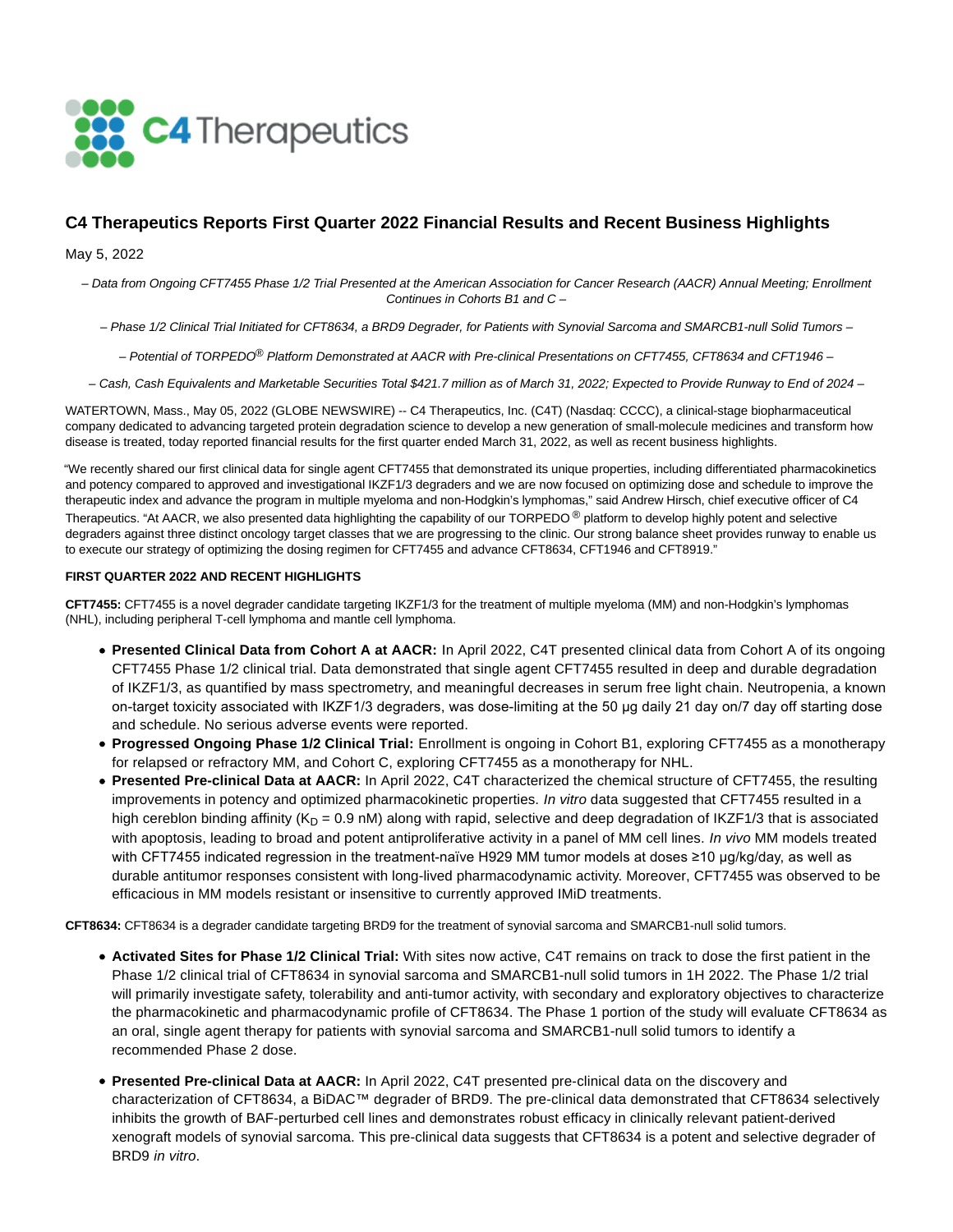**Received Orphan Drug Designation:** In March 2022, the U.S. Food and Drug Administration (FDA) granted Orphan Drug Designation to CFT8634 for the treatment of soft tissue sarcoma.

**CFT1946:** CFT1946 is a mutant-selective degrader of BRAF V600X for the treatment of V600 mutant solid tumors.

**Presented Pre-clinical Data at AACR:** In April 2022, C4T presented its pre-clinical evaluation of CFT1946. Data demonstrated that CFT1946 induces on-mechanism BRAF-V600E degradation, potent inhibition of MAPK signaling and loss of viability in BRAF-V600E cells without impacting wild type-BRAF. In addition, CFT1946 is active in vitro and in vivo in models with BRAF-V600E-driven disease and in the escape mutant BRAF-V600E/NRAS-Q61K-driven model, which is a model of clinical resistance to BRAF inhibitors.

### **Corporate**

- **Named Bruce Downey as Lead Independent Director:** In January 2022, C4T named Bruce Downey as lead independent director. Mr. Downey chairs C4T's Organization, Leadership and Compensation Committee and also serves on the Audit Committee and Nominating and Corporate Governance Committee. Mr. Downey previously served as chairman and chief executive officer of Barr Pharmaceuticals.
- **Appointed Utpal Koppikar to Board of Directors:** In March 2022, C4T appointed Utpal Koppikar, MBA, to its board of directors, where Mr. Koppikar will also serve as chair of the Audit Committee and a member of the Organization, Leadership and Compensation Committee. Mr. Koppikar is currently the chief financial officer of Atara Biotherapeutics.

#### **KEY UPCOMING MILESTONES**

The company anticipates the following milestones:

- **CFT7455:** Continued enrollment of the Phase 1/2 trial throughout 2022. These efforts will inform the identification of a recommended Phase 2 dose(s) and schedule(s) for MM and NHL.
- **CFT8634:** Dose the first patient in CFT8634 Phase 1/2 clinical trial in 1H 2022 and continue to enroll the trial throughout 2022. These efforts will inform the identification of a recommended Phase 2 dose for synovial sarcoma and SMARCB1-null solid tumors.
- **CFT1946:** Submit an IND application and initiate a Phase 1 trial of CFT1946 in BRAF V600X-driven cancers including melanoma, colorectal and non-small cell lung cancer in 2H 2022.
- **CFT8919:** Complete IND-enabling activities for CFT8919 by year-end 2022.

#### **FIRST QUARTER 2022 FINANCIAL RESULTS**

**Revenue:** Total revenue for the first quarter of 2022 was \$7.7 million, compared to \$7.4 million for the first quarter of 2021. Total revenue reflects revenue recognized under collaboration agreements with Roche, Biogen and Calico.

**Research and Development (R&D) Expense:** R&D expense for the first quarter of 2022 was \$26.2 million, compared to \$20.5 million for the first quarter of 2021. The increase in R&D expense was primarily attributable to increased personnel expenses, including an increase in stock compensation expenses of \$2.4 million.

General and Administrative (G&A) Expense: G&A expense for the first quarter of 2022 was \$12.8 million, compared to \$7.4 million for the first quarter of 2021. The increase in G&A expense was primarily attributable to increased personnel expenses, including an increase in stock compensation expense of \$2.6 million, and higher facilities costs resulting from additional leased space.

**Net Loss and Net Loss per Share:** Net loss for the first quarter of 2022 was \$31.6 million, compared to \$21.0 million for the first quarter of 2021. Net loss per share for the first quarter of 2022 was \$0.65, compared to \$0.49 for the first quarter of 2021.

**Cash Position and Financial Guidance:** Cash, cash equivalents and marketable securities as of March 31, 2022, were \$421.7 million, compared to \$451.5 million as of December 31, 2021. The decrease in cash was primarily driven by expenditures to fund operations. C4T expects that its cash, cash equivalents and marketable securities as of March 31, 2022, together with future payments expected to be received under existing collaboration agreements, will be sufficient to fund planned operating expenses and capital expenditures to the end of 2024.

#### **About C4 Therapeutics**

C4 Therapeutics (C4T) (Nasdaq: CCCC) is a clinical-stage biopharmaceutical company dedicated to delivering on the promise of targeted protein degradation science to create a new generation of medicines that transforms patients' lives. C4T is leveraging its TORPEDO<sup>®</sup> platform to efficiently design and optimize small-molecule medicines that harness the body's natural protein recycling system to rapidly degrade disease-causing proteins, offering the potential to overcome drug resistance, drug undruggable targets and improve patient outcomes. C4T is advancing multiple targeted oncology programs to the clinic and expanding its research platform to deliver the next wave of medicines for difficult-to-treat diseases. For more information, please visi[t www.c4therapeutics.com.](https://www.globenewswire.com/Tracker?data=2R2IOrLg3XF3nqZ3O2z3WwC2nge7k8tvyKn1xE6VYTMXMkEeVBqzLmFsPc_TVz9n-SutDOaJWc2e50KsS3OsxDQyyeEkmSTfZvo3srpVNHs=)

#### **Forward-Looking Statements**

This press release contains "forward-looking statements" of C4 Therapeutics, Inc. within the meaning of the Private Securities Litigation Reform Act of 1995. These forward-looking statements may include, but may not be limited to, express or implied statements regarding our ability to develop potential therapies for patients; that alternative dosing regimens may increase the therapeutic index of CFT7455 with limited impact on efficacy; the design and potential efficacy of our therapeutic approaches; the predictive capability of our TORPEDO<sup>®</sup> platform in the development of novel, selective, orally bioavailable degraders; the potential timing, design and advancement of our pre-clinical studies and clinical trials, including the